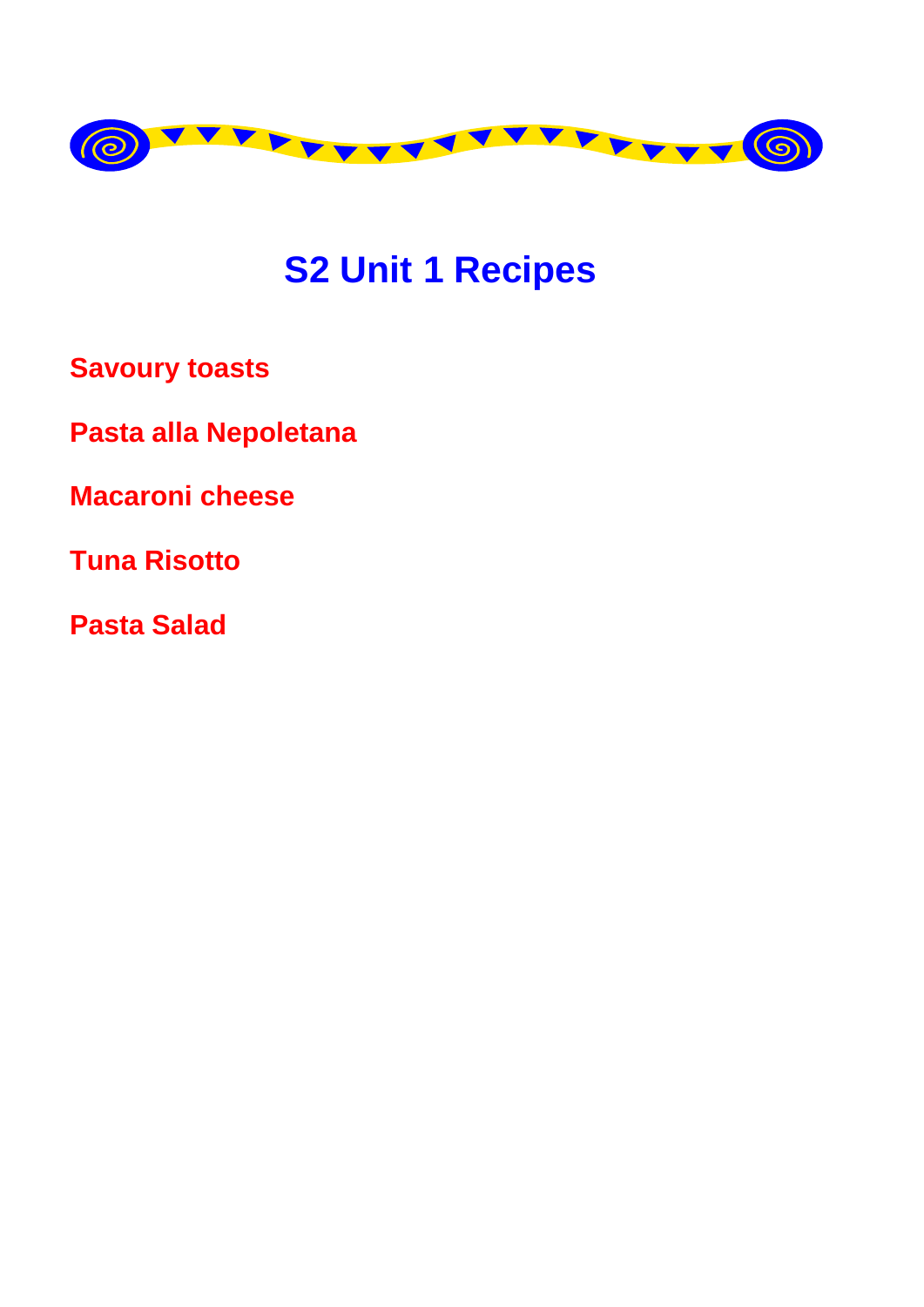

# **Savoury Toasts**

#### **Ingredients Equipment**

1 roll Chopping Board 25g cheese 2 Plates ½ onion Small bowl 1 mushroom Grater 1/6 areen pepper Pot 1 tinned tomato Pot stand 15ml oil

Pinch of dried basil Baking tray **(between 2)** 



Sharp knife **(your teacher will give you this later)**

### **Method**

#### **Set oven - 200°C/ Gas 6**

1) Collect ingredients roll  $\rightarrow$  baking tray

| roll                        | ⊸ |
|-----------------------------|---|
| vegetables                  |   |
| tomato                      | → |
| cheese, basil $\rightarrow$ |   |
| nil                         |   |
|                             |   |

plate (1) small bowl plate (2) pot



- 2) Chop onion, mushroom and pepper finely. Add to pot.
- 3) Grate cheese, mix with basil.
- 4) Gently fry vegetables for 2 minutes. Add the tomatoes and simmer for 3 minutes. Season.
- 5) Put the mixture on top of the 2 pieces of roll
- 6) Sprinkle cheese over the top. Put on top shelf of the oven. Bake for 5 minutes..

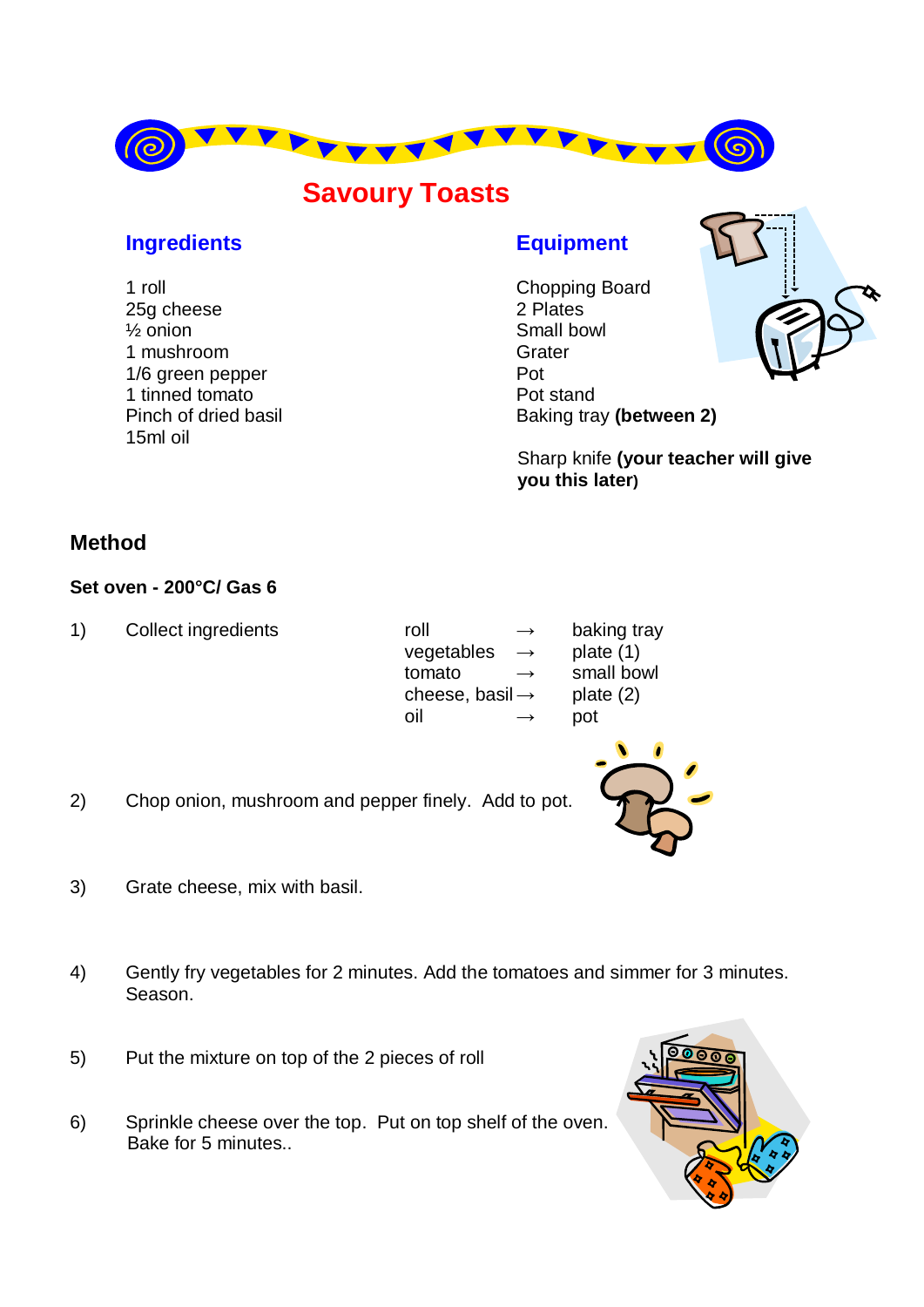

## **PASTA ALLA NAPOLETANA**

#### **Ingredients Equipment**

15ml Olive Oil 2 Small Bowls <sup>1/2</sup> Small Onion 1 Plate 1 Mushroom 1 Chopping Board 5ml Tomato Puree 1 Pot Stand Pinch mixed herbs

<sup>1/2</sup> Clove Garlic 1 small Pot – with lid 2 Tinned Tomatoes 2 1large Pot (between 2)

50g Pasta (Fusili) Sharp knife (your teacher will give you this later)

#### **Method**

1) Collect ingredients oil  $\rightarrow$  pot with lid

vegetables  $\rightarrow$  plate tomatoes.tomato → small bowl puree & herbs  $\mathsf{p}$ asta  $\rightarrow$  small bowl

2) **Between 2** half fill the large pan with cold water. Bring to the boil.

- 3) Finely chop onion Slice mushroom Crush or chop garlic Place all the vegetables into the small pan with the oil.
- 4) Add pasta to boiling water and boil for 10 minutes.
- 5) **Gently** fry onions, mushrooms and garlic for 2 minutes.
- 6) Roughly chop tomatoes, add to pan. Add seasoning.

7) Bring to boil. Reduce heat to **simmer,** put lid on and simmer for 5 minutes. Tidy up.

8) Drain pasta, **divide pasta between 2** and then **each person**, mix pasta into the sauce and serve.





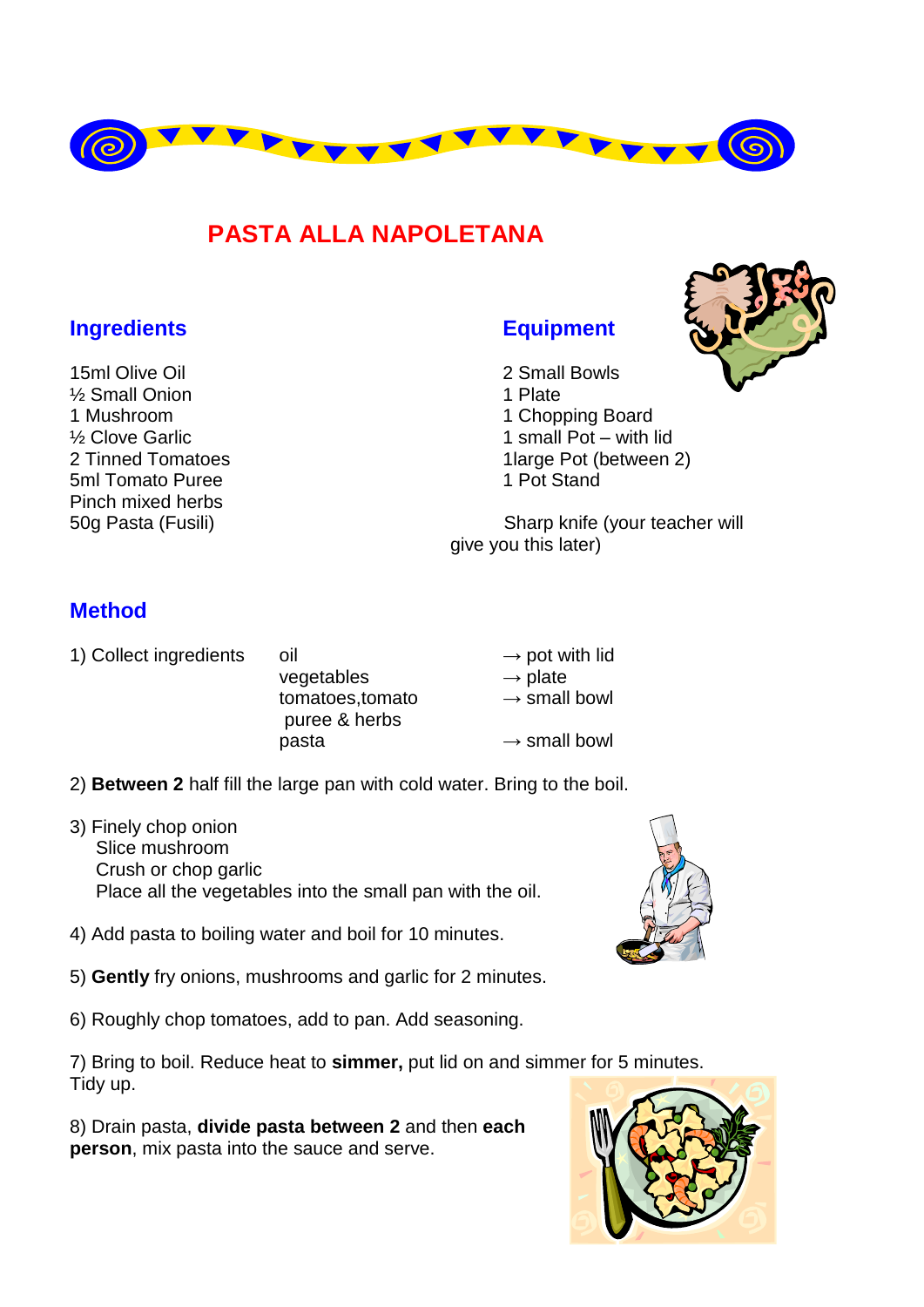

### **MACARONI CHEESE**

### **Ingredients Equipment**

75g Wholemeal Macaroni 1 small Pot 12<sup>1</sup>/<sub>2</sub> Margarine (Flora) **Pot Stand** 15g Flour **Plate** 200ml Skimmed Milk Measuring Jug 50g Low Fat Cheese (Shape) Grater Lo Salt and Pepper 1 sieve **(between 2)** 

1large Pot **(between 2)**

### **Method**

1) Collect ingredients Macaroni →small bowl

Margarine, Flour  $\rightarrow$  small pot Cheese  $\longrightarrow$  plate

Milk  $\rightarrow$  measuring jug

2) **Between 2** half fill large pot with cold water and add a pinch of Lo Salt. Place on cooker and bring to the boil. When the water is boiling, add all the macaroni. Cook for 15-20 minutes.



- 3) Grate cheese on to plate.
- 4) Place milk into small pan with margarine and flour.
- 5) Remove from heat and stir in half the cheese and season.
- 6) Drain macaroni, **divide between 2**
- 7) **Each** person, add macaroni to sauce. Mix well.
- 8) Place mixture in ovenproof dish and sprinkle with the rest of the cheese. Brown under a hot grill.
- **TIP:-** To reheat place in oven (Gas 6, 200˚C) for 15 minutes approximately. To Microwave place in a non**-**metallic dish and cook on high for 2½ minutes.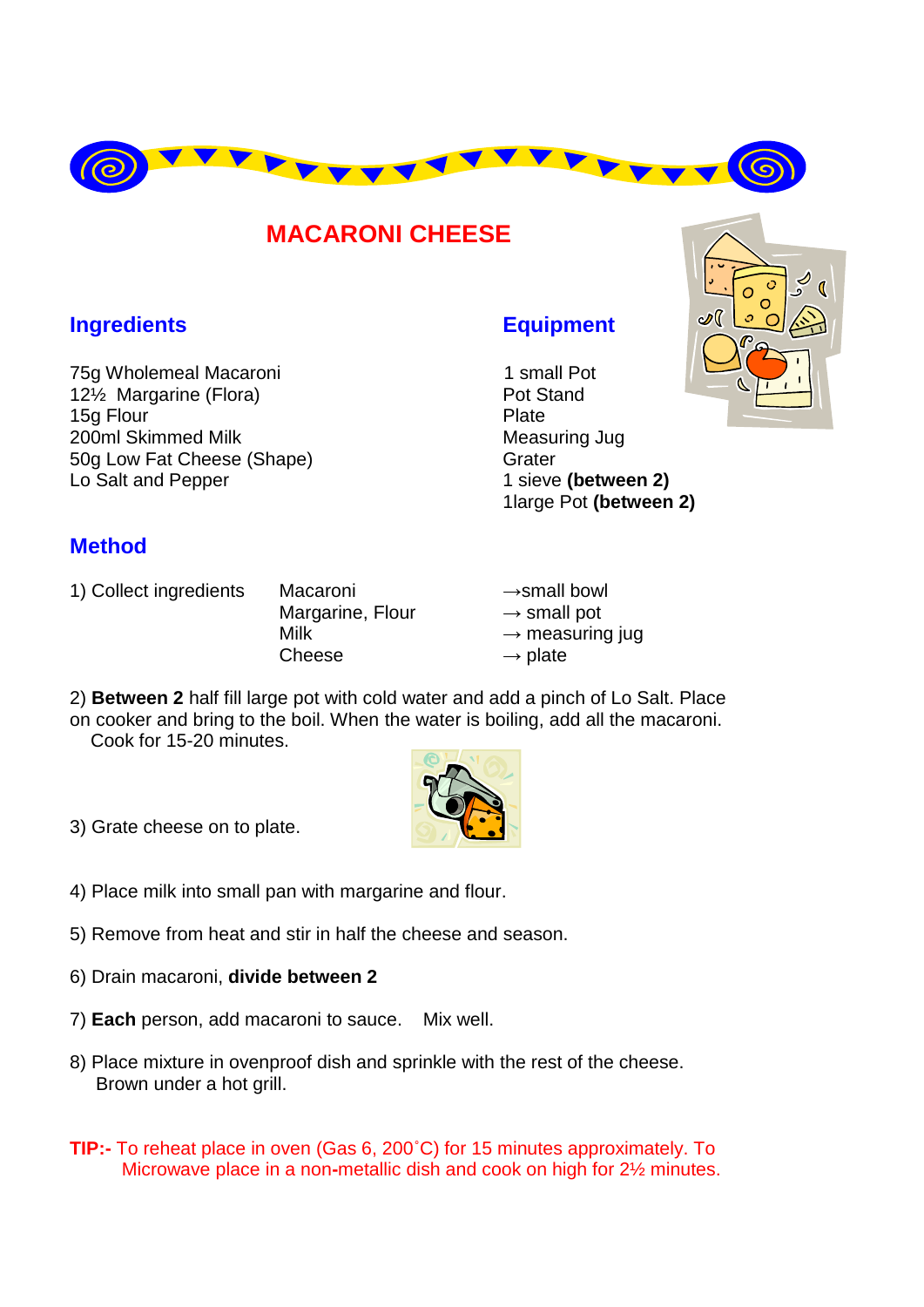

# **TUNA RISOTTO**

#### **Ingredients Equipment**

15ml Oil 2 Small Bowls ½ Onion Plate 1 piece Red Pepper Chopping Board 1 Mushroom **Pot with lid** 1 x 15ml Tuna Pot stand ½ Stock Cube Sharp knife **(your teacher will** 125ml Water **give you this later)** 50g Rice

#### **Method**

- 
- 1) Collect ingredients  $\bigcirc$  Oil  $\rightarrow$  pot Vegetables & Stock Cube  $\rightarrow$  plate Tuna  $\rightarrow$  small bowl Rice  $\rightarrow$  small bowl Water  $\rightarrow$  measuring jug

- 
- 
- 

2) Chop onion finely Crush or chop garlic Slice mushroom Dice pepper



- 3) **Gently** cook vegetables and garlic in oil for 1 minutes, stirring all the time with a wooden spoon.
- 4) Add rice and stir until coated with oil. Add the stock cube and water.
- 5) Bring to the boil. Reduce heat to **simmer.** Put the lid on the pot.
- 6) Simmer for 15 minutes until all the liquid is absorbed, stir occasionally – it may be necessary to add some water.

7) Roughly flake the tuna and add 2 minutes before the rice is cooked. Serve.



**Measuring Jug**